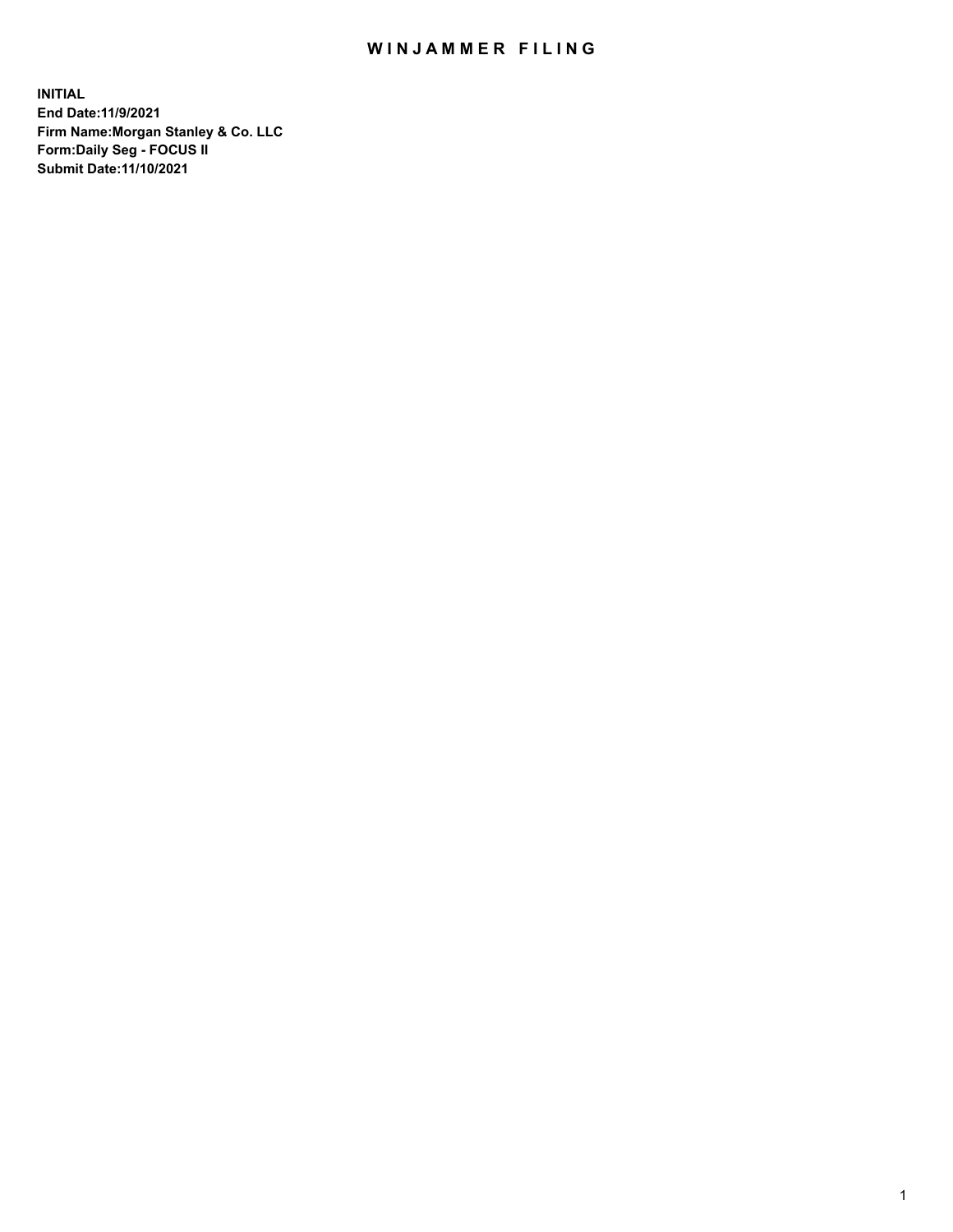**INITIAL End Date:11/9/2021 Firm Name:Morgan Stanley & Co. LLC Form:Daily Seg - FOCUS II Submit Date:11/10/2021 Daily Segregation - Cover Page**

| Name of Company                                                                                                                                                                                                                                                                                                               | Morgan Stanley & Co. LLC                               |
|-------------------------------------------------------------------------------------------------------------------------------------------------------------------------------------------------------------------------------------------------------------------------------------------------------------------------------|--------------------------------------------------------|
| <b>Contact Name</b>                                                                                                                                                                                                                                                                                                           | <b>Ikram Shah</b>                                      |
| <b>Contact Phone Number</b>                                                                                                                                                                                                                                                                                                   | 212-276-0963                                           |
| <b>Contact Email Address</b>                                                                                                                                                                                                                                                                                                  | Ikram.shah@morganstanley.com                           |
| FCM's Customer Segregated Funds Residual Interest Target (choose one):<br>a. Minimum dollar amount: ; or<br>b. Minimum percentage of customer segregated funds required:% ; or<br>c. Dollar amount range between: and; or<br>d. Percentage range of customer segregated funds required between:% and%.                        | 235,000,000<br><u>0</u><br>0 Q<br><u>00</u>            |
| FCM's Customer Secured Amount Funds Residual Interest Target (choose one):<br>a. Minimum dollar amount: ; or<br>b. Minimum percentage of customer secured funds required:%; or<br>c. Dollar amount range between: and; or<br>d. Percentage range of customer secured funds required between:% and%.                           | 140,000,000<br><u>0</u><br><u>00</u><br>0 <sup>0</sup> |
| FCM's Cleared Swaps Customer Collateral Residual Interest Target (choose one):<br>a. Minimum dollar amount: ; or<br>b. Minimum percentage of cleared swaps customer collateral required:%; or<br>c. Dollar amount range between: and; or<br>d. Percentage range of cleared swaps customer collateral required between:% and%. | 92,000,000<br><u>0</u><br><u>0 0</u><br>00             |

Attach supporting documents CH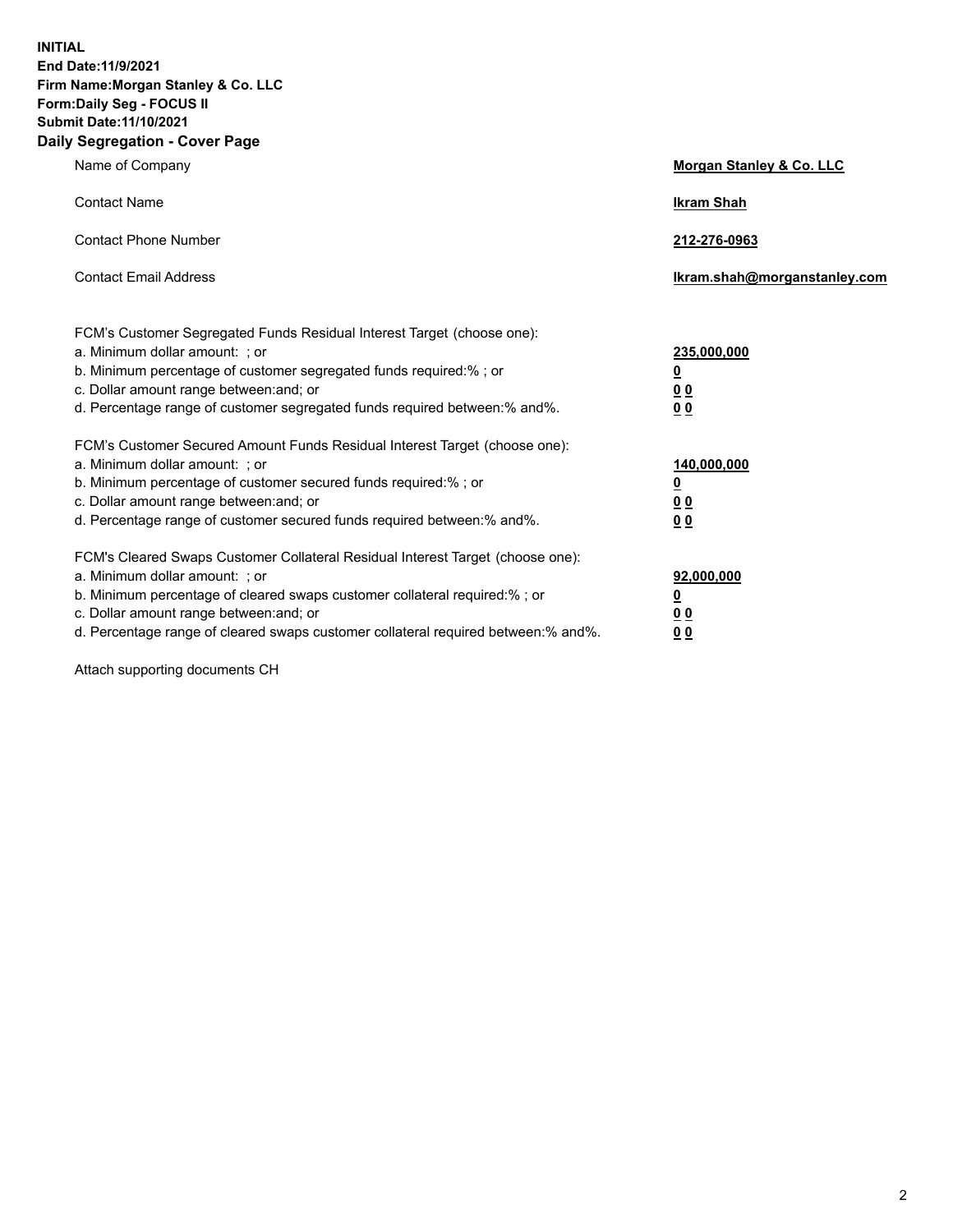## **INITIAL End Date:11/9/2021 Firm Name:Morgan Stanley & Co. LLC Form:Daily Seg - FOCUS II Submit Date:11/10/2021**

## **Daily Segregation - Secured Amounts**

Foreign Futures and Foreign Options Secured Amounts Amount required to be set aside pursuant to law, rule or regulation of a foreign government or a rule of a self-regulatory organization authorized thereunder **0** [7305] 1. Net ledger balance - Foreign Futures and Foreign Option Trading - All Customers A. Cash **5,558,457,030** [7315] B. Securities (at market) **1,759,337,403** [7317] 2. Net unrealized profit (loss) in open futures contracts traded on a foreign board of trade **345,391,780** [7325] 3. Exchange traded options a. Market value of open option contracts purchased on a foreign board of trade **36,070,093** [7335] b. Market value of open contracts granted (sold) on a foreign board of trade **-20,925,407** [7337] 4. Net equity (deficit) (add lines 1. 2. and 3.) **7,678,330,899** [7345] 5. Account liquidating to a deficit and account with a debit balances - gross amount **36,918,877** [7351] Less: amount offset by customer owned securities **-36,456,053** [7352] **462,824** [7354] 6. Amount required to be set aside as the secured amount - Net Liquidating Equity Method (add lines 4 and 5) 7. Greater of amount required to be set aside pursuant to foreign jurisdiction (above) or line 6. FUNDS DEPOSITED IN SEPARATE REGULATION 30.7 ACCOUNTS 1. Cash in banks A. Banks located in the United States **598,987,161** [7500] B. Other banks qualified under Regulation 30.7 **324,818,071** [7520] **923,805,232** [7530] 2. Securities A. In safekeeping with banks located in the United States **387,060,758** [7540] B. In safekeeping with other banks qualified under Regulation 30.7 **69,402,962** [7560] **456,463,720** [7570] 3. Equities with registered futures commission merchants A. Cash **7,081,699** [7580] B. Securities **0** [7590] C. Unrealized gain (loss) on open futures contracts **3,129,139** [7600] D. Value of long option contracts **0** [7610] E. Value of short option contracts **0** [7615] **10,210,838** [7620] 4. Amounts held by clearing organizations of foreign boards of trade A. Cash **0** [7640] B. Securities **0** [7650] C. Amount due to (from) clearing organization - daily variation **0** [7660] D. Value of long option contracts **0** [7670] E. Value of short option contracts **0** [7675] **0** [7680] 5. Amounts held by members of foreign boards of trade A. Cash **4,838,282,904** [7700] B. Securities **1,302,873,683** [7710] C. Unrealized gain (loss) on open futures contracts **342,262,640** [7720] D. Value of long option contracts **36,070,093** [7730] E. Value of short option contracts **-20,925,407** [7735] **6,498,563,913** [7740] 6. Amounts with other depositories designated by a foreign board of trade **0** [7760] 7. Segregated funds on hand **0** [7765] 8. Total funds in separate section 30.7 accounts **7,889,043,703** [7770] 9. Excess (deficiency) Set Aside for Secured Amount (subtract line 7 Secured Statement Page 1 from Line 8)

- 10. Management Target Amount for Excess funds in separate section 30.7 accounts **140,000,000** [7780]
- 11. Excess (deficiency) funds in separate 30.7 accounts over (under) Management Target **70,249,980** [7785]

**7,678,793,723** [7355]

## **7,678,793,723** [7360]

**210,249,980** [7380]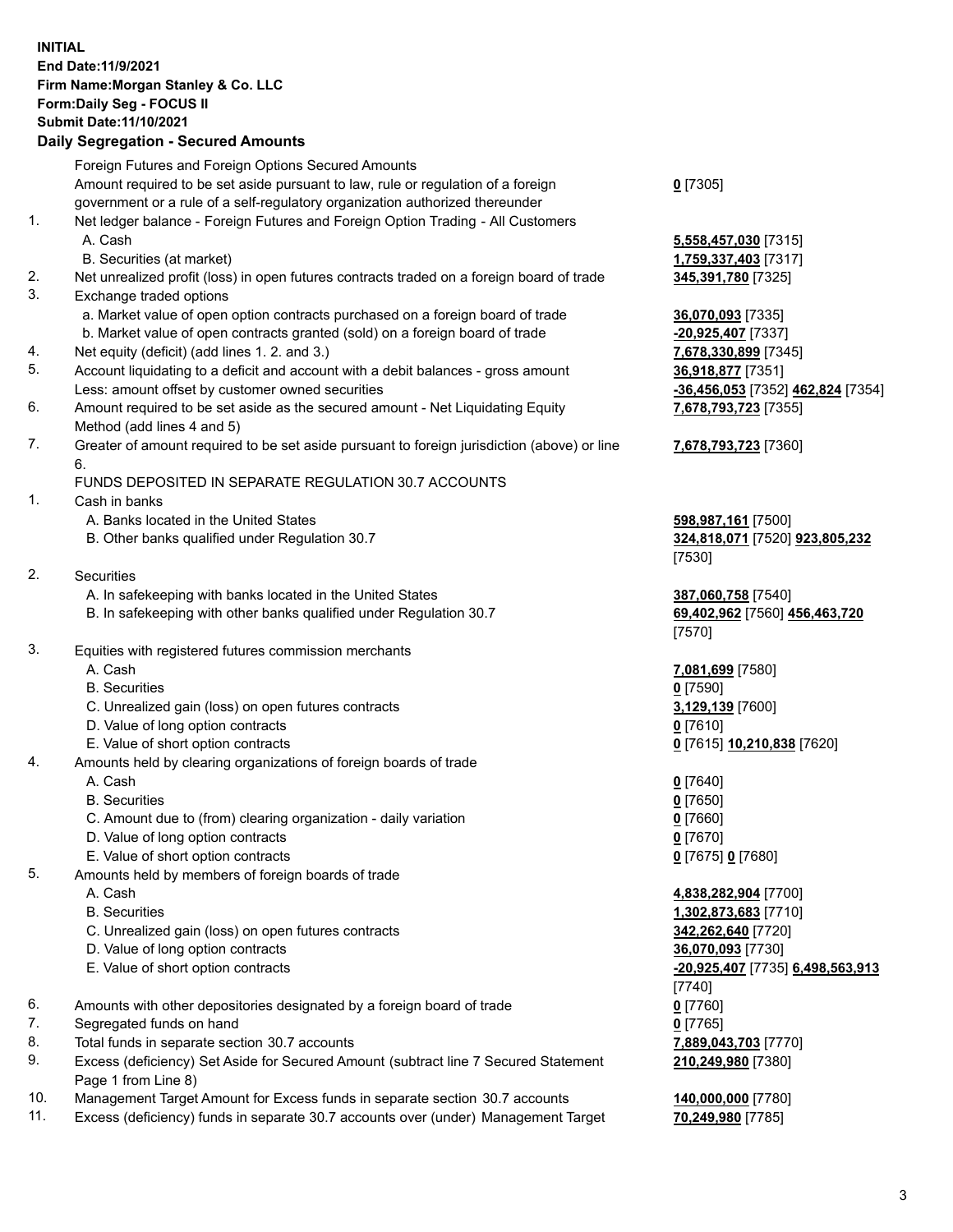**INITIAL End Date:11/9/2021 Firm Name:Morgan Stanley & Co. LLC Form:Daily Seg - FOCUS II Submit Date:11/10/2021 Daily Segregation - Segregation Statement** SEGREGATION REQUIREMENTS(Section 4d(2) of the CEAct) 1. Net ledger balance A. Cash **15,392,219,856** [7010] B. Securities (at market) **7,696,708,149** [7020] 2. Net unrealized profit (loss) in open futures contracts traded on a contract market **2,208,626,515** [7030] 3. Exchange traded options A. Add market value of open option contracts purchased on a contract market **1,504,626,597** [7032] B. Deduct market value of open option contracts granted (sold) on a contract market **-1,354,228,438** [7033] 4. Net equity (deficit) (add lines 1, 2 and 3) **25,447,952,679** [7040] 5. Accounts liquidating to a deficit and accounts with debit balances - gross amount **297,676,285** [7045] Less: amount offset by customer securities **-295,608,464** [7047] **2,067,821** [7050] 6. Amount required to be segregated (add lines 4 and 5) **25,450,020,500** [7060] FUNDS IN SEGREGATED ACCOUNTS 7. Deposited in segregated funds bank accounts A. Cash **2,454,248,345** [7070] B. Securities representing investments of customers' funds (at market) **0** [7080] C. Securities held for particular customers or option customers in lieu of cash (at market) **3,015,765,228** [7090] 8. Margins on deposit with derivatives clearing organizations of contract markets A. Cash **15,382,672,889** [7100] B. Securities representing investments of customers' funds (at market) **0** [7110] C. Securities held for particular customers or option customers in lieu of cash (at market) **4,527,310,263** [7120] 9. Net settlement from (to) derivatives clearing organizations of contract markets **129,148,062** [7130] 10. Exchange traded options A. Value of open long option contracts **1,504,626,597** [7132] B. Value of open short option contracts **-1,354,228,438** [7133] 11. Net equities with other FCMs A. Net liquidating equity **20,738,210** [7140] B. Securities representing investments of customers' funds (at market) **0** [7160] C. Securities held for particular customers or option customers in lieu of cash (at market) **0** [7170] 12. Segregated funds on hand **153,632,658** [7150] 13. Total amount in segregation (add lines 7 through 12) **25,833,913,814** [7180] 14. Excess (deficiency) funds in segregation (subtract line 6 from line 13) **383,893,314** [7190] 15. Management Target Amount for Excess funds in segregation **235,000,000** [7194]

16. Excess (deficiency) funds in segregation over (under) Management Target Amount Excess

**148,893,314** [7198]